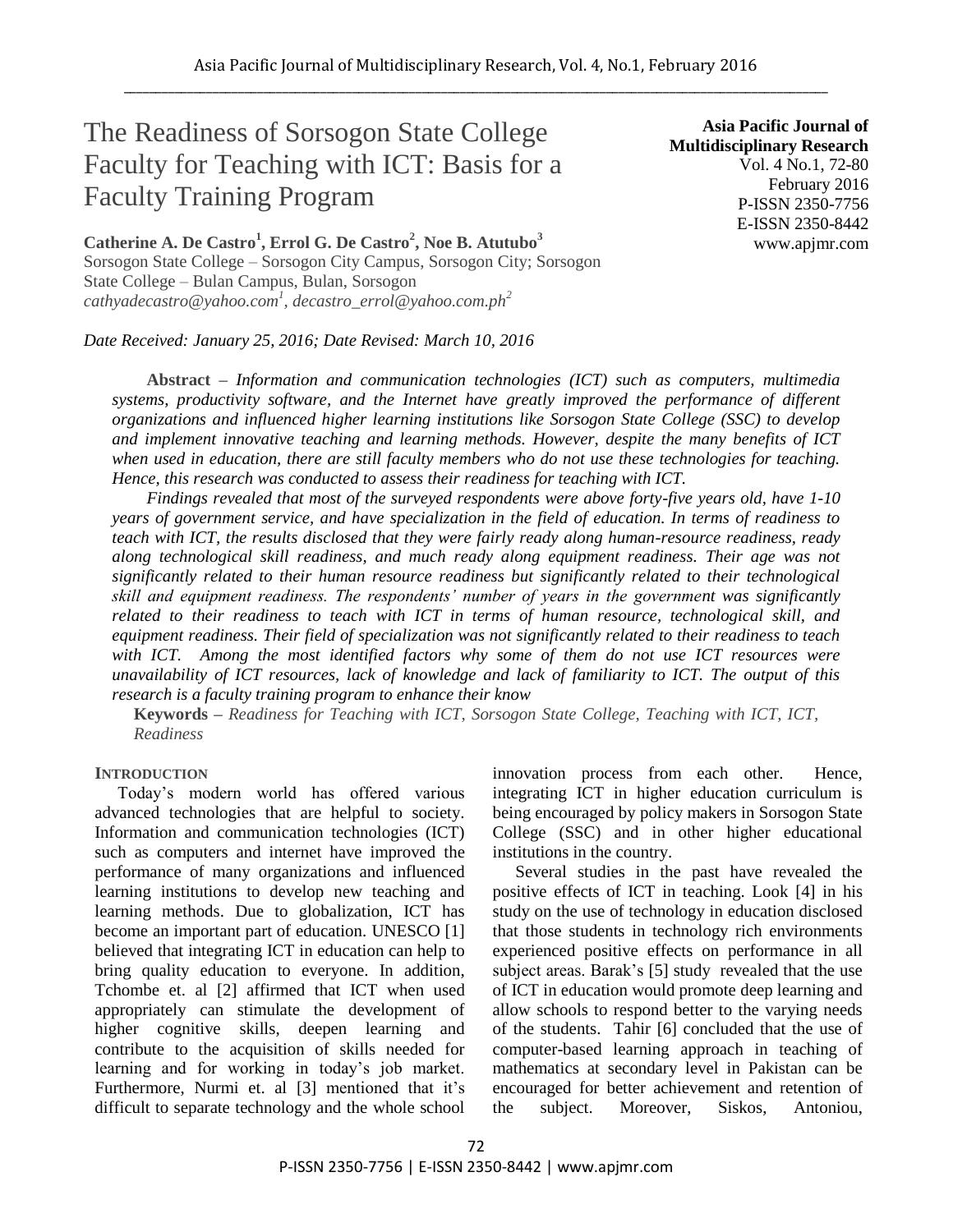Papaioannou, and Laparidis [7] revealed that multimedia computer-assisted instruction is an effective tool to introduce health-related physical education programs for young students. Furthermore, it was revealed that the use of interactive multimedia software motivates students and leads to improved performance [8]. Similarly, Andrewartha and Wilmot [9] found out that multimedia provides educators with tools to bring learning alive for students. It enables students to work actively which is a shift from traditional lecture. These studies provided support to this research on the positive effects of ICT on students' performance if teachers will integrate it in teaching and learning process.

Khirwadkar [10] stated that a teacher plays a pivotal role in the process of teaching and learning. He also mentioned that knowledge of ICT and skills to use ICT in teaching has gained enormous importance for today's teachers. He also stressed that teachers are expected to know to successfully integrate ICT into his/her subject areas to make learning more meaningful. Furthermore, it is important for teachers to be computer literate, and be prepared to use information technology in schools [11].

However, despite the many benefits of ICT when used in education, there are still teachers who do not use these technologies for teaching. Lau and Sim [12] mentioned that in many cases, the potential benefits of ICT in educational purpose is deprived because many teachers are not ICT literate and do not use it in their teaching. Boakye and Banini [13] on their study on teacher ICT readiness in Ghana, Africa disclosed that 71% of teachers do not use ICT in classrooms. The reason for this was the lack of ICT skills. According to Hoseanto [14], in order for the teachers to be prepared for teaching with ICT, the following recommendations must be considered: (1) prepare teachers with proper and adequate ICT skills and knowledge, (2) trainings and access to ICT facilities need to be available for teachers, and (3) teachers need more time to prepare materials with ICT, so it is advisable not to burden teachers with too many teaching periods and responsibilities.

Similarly, Tella, Toyobo, Adika, and Adeyinka [15] found out that the factors that hindered teachers' readiness and confidence in using ICTs in Nigerian Secondary Schools were lack of expertise with ICT, lack of knowledge on how to evaluate the use and the role play by ICT in teaching and learning, insufficient knowledge of appropriate software, insufficient knowledge of how to use ICT equipment, and lack of confidence in using ICT.

Nurmi, et. al [3] also concluded that the successful ICT implementation needs staff and student ICT competence to get things going, technological resources to enable teachers to use computers, teachers' integrating skills to use computers in a way that supports students' learning. In addition, Karpati, Torok, and Szirmai [16] stated that teachers have been identified as key factors for ICT supported educational reform by several international surveys. Moreover, according to Samoff, Sebatane, and Dembele [17], to make innovations and reforms meaningful, those who will be most directly affected in schools would be teachers, students, parents and administrators who need to be part of the conception and planning process.

The literatures previously mentioned lend support to the researchers on their purpose for the conduct of the study. Prior to the implementation of ICT integration policy in higher education, the preparedness of the teachers in using ICT must first be evaluated so that the administration can do the necessary actions. Teachers are the facilitators of learning. Therefore, teachers must be given the highest priority to make sure that they could give the quality education their students deserve. In addition, school administrators should also be considered as an important factor for teachers' readiness in utilizing ICT. Policies on the use of ICT in the delivery of instruction must be carefully planned and be made by them to support and encourage more teachers to use computer hardware and software in teaching.

As a premier higher educational institution in the province of Sorsogon, SSC aims to produce quality graduates by providing quality instruction in all its programs. The faculty members of the college are encouraged to employ modern methodologies such as using computer-based resources in teaching. With this, the researchers were motivated to investigate the readiness of SSC faculty for teaching any subjects with ICT. The results of this study would serve as basis of the policy and curriculum makers in providing the necessary actions to help the faculty members use ICT in their classrooms.

# **OBJECTIVES OF THE STUDY**

The main objective of this research was to assess the readiness of SSC faculty members for teaching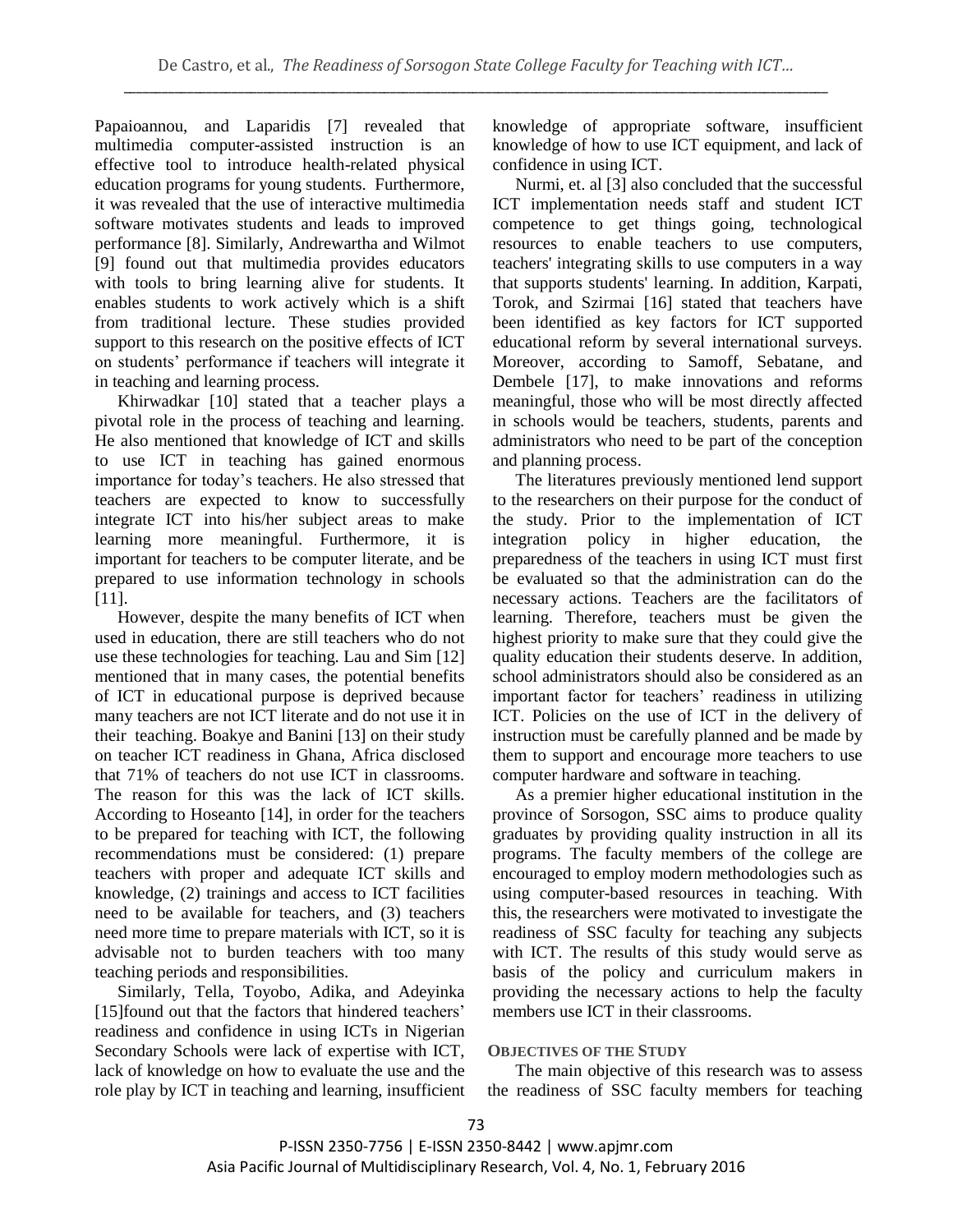any subjects with ICT and develop a research-based faculty training program on ICT. Specifically, this study aimed to determine the profile of faculty in terms of age, years in the government service, field of specialization, ICT trainings attended for the last five years, and ICT seminars attended for the last five years. It also assessed the readiness of faculty for teaching with ICT in terms of human resource readiness, technological skill readiness, and equipment readiness.

It also determined the significant relationship between the profile of the faculty in terms of age, years in the government service, and field of specialization with readiness along human resource readiness, technological skill readiness, and equipment readiness. It also investigated their purpose for using ICT resources along teaching, professional development, personal use and administration. It also identified factors affecting their utilization of ICT resources. Lastly, it aimed to develop a research-based faculty training program to prepare the faculty for teaching with ICT

## **MATERIALS AND METHODS**

The study employed the descriptive research design. Specifically, descriptive-correlational method was used to determine the relationship between the profile of the faculty and their readiness to teach with ICT. It was conducted during the academic year 2012- 2013. Table 1 shows the respondents of the study. Out of 247 full-time faculty members, 147 were derived as sample respondents using the Slovin's formula. Ninety-eight (98) were from Sorsogon City campus, twenty-eight (28) from Bulan, fourteen (14) from Castilla, and seven (7) from Magallanes.

Table 1. The respondents

| Campus        | No. of Respondents |
|---------------|--------------------|
| Sorsogon City | 98                 |
| Bulan         | 28                 |
| Magallanes    | 14                 |
| Castilla      |                    |
| Total         | 147                |

To gather data from the respondents, a survey questionnaire was prepared. Part 1 dealt with faculty profile in terms of age, years in the government service, field of specialization, and ICT trainings and seminars attended for the last five years.

The second part of the instrument dealt with the faculty's readiness for teaching with ICT. The readiness model of Chapnick [18] gave the researchers

a concrete idea on how to measure the readiness of SSC faculty for teaching with ICT. Chapnick's [18] readiness model includes eight factors. The researchers measured only three readiness factors. Items in the second part of the instrument were grouped into three categories namely: human-resource readiness, technological skill readiness and equipment readiness. All items were measured on a five-point Likert scale, with 5 indicating "very much agree (very much ready)" and 1 "not agree (not ready)". Table 2 shows the scale used to interpret the readiness of the faculty for teaching with ICT.

| Table 2. Scale used to interpret the readiness of the |
|-------------------------------------------------------|
| faculty for teaching with ICT                         |

| Scale          | Interpretation | Mean Range    | Interpretation |  |
|----------------|----------------|---------------|----------------|--|
| 5              | much<br>Very   | $4.50 - 5.00$ | Very<br>much   |  |
|                | agree          |               | ready          |  |
| 4              | Much agree     | $3.50 - 4.49$ | Much ready     |  |
| 3              | Agree          | $2.50 - 3.49$ | Ready          |  |
| $\overline{2}$ | Fairly agree   | $1.51 - 2.49$ | Fairly ready   |  |
|                | Not agree      | $1.00 - 1.50$ | Not ready      |  |

Items along technological skill readiness were based in domain A - Technology Operations and Concepts of the National ICT Competency Standards (NICS) for Teachers which was formulated by the Commission on Information and Communications Technology in 2006. The third part of the questionnaire dealt with the faculty's use of ICT. Some of the items stated in this portion were based from the questionnaire used by Williams, Wilson, Richardson, Tuson and Coles [19] of Robert Gordon University in their study on the "Teacher's ICT Skills and Knowledge Needs". The items were modified to suit the needs of the researchers. The responses in this part of the instrument revealed the faculty's purpose for using ICT resources and the reasons for not using ICT resources.

The primary source of data was the responses of the respondents in the survey questionnaire. Prior to the actual distribution of questionnaires, the instrument was shown to some experts to give judgment on the appropriateness and suitability of the instrument. A dry-run was also conducted. After the revision of the instrument, the researchers personally distributed and retrieved the questionnaires from the respondents in Sorsogon City, Bulan, Castilla, and Magallanes campuses.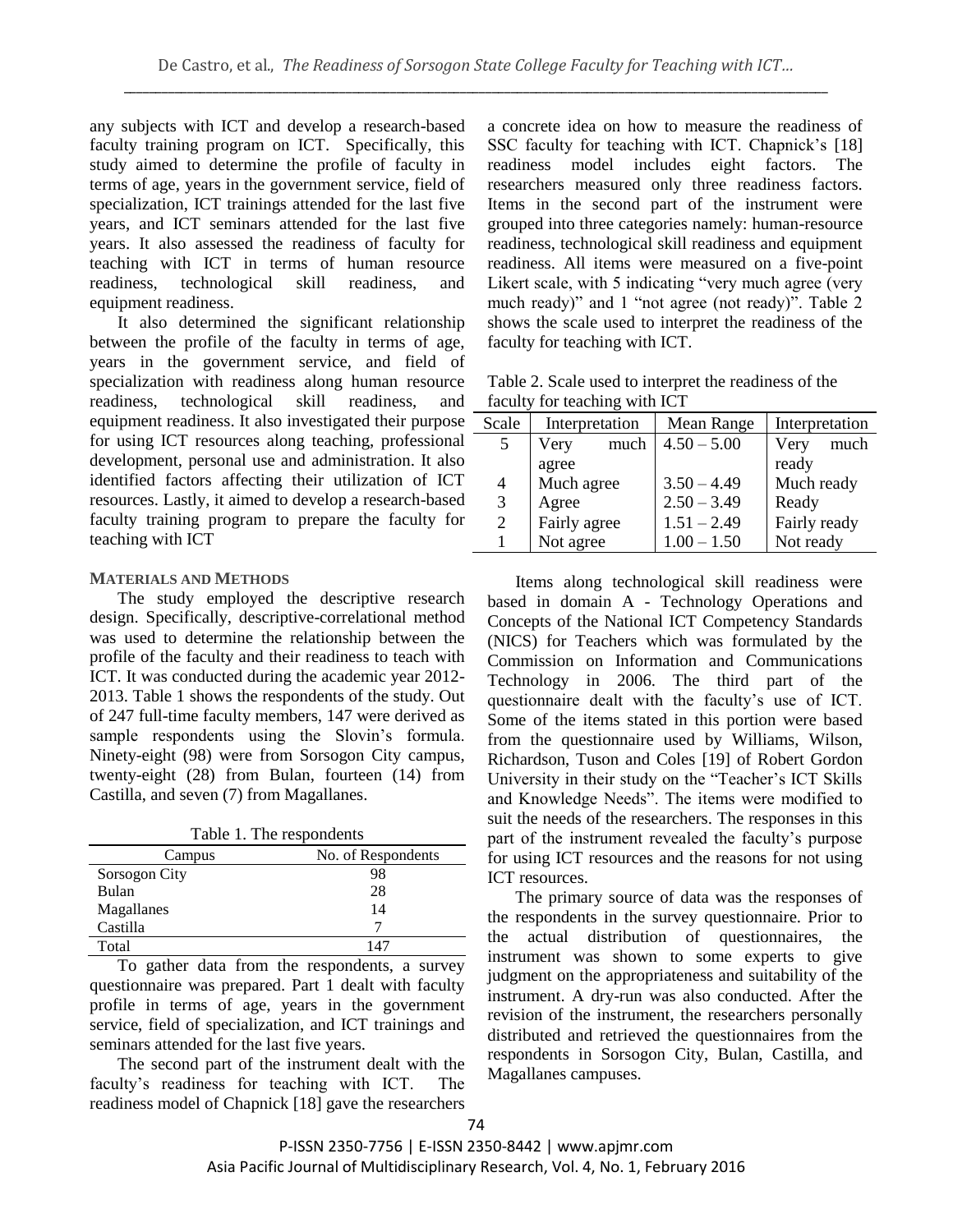To interpret the data, statistical tools such as frequency count, percentage, rank,weighted mean, and chi square were used. In terms of faculty profile, frequency count and percentage were used. In terms of readiness, weighted mean was used.

Chi square was also utilized to determine the relationship between the profile of the faculty and their readiness to teach with ICT. Frequency count and rank were used to find out the faculty's purpose for utilizing ICT.

## **RESULTS AND DISCUSSION**

The data in this study were grouped as follows: (1) Profile of faculty (2) readiness of the faculty for teaching with ICT (3) relationship between the profile of the faculty and their readiness to teach with ICT (4) faculty's purpose in utilizing ICT resources (5) the factors affecting faculty's utilization of ICT, and (6) the developed faculty training program to prepare the teachers for teaching with ICT.

#### **Profile of the Faculty**

Table 3. Profile of faculty in terms of age

| Age bracket  |     | $\%$ |   |
|--------------|-----|------|---|
| $18 - 24$    | 12  | 8%   |   |
| $25 - 31$    | 31  | 21%  | F |
| $32 - 38$    | 27  | 18%  | Ю |
| $39 - 45$    | 17  | 12%  |   |
| More than 45 | 60  | 41%  |   |
| Total        | 147 | 100  | N |

Table 3 presents the profile of the faculty in terms of age. It was revealed that 41% of the total respondents were more than 45 years old, 21% were 25-31 years old, 18% were 32-38 years old, 12% were 39-45 years old, and 8% were 18-24 years old. Finding implies that most of the respondents in this research are more than 45 years old.

| Table 4. Profile of faculty in terms of years in |  |
|--------------------------------------------------|--|
| government service                               |  |

No. of Teats in f<br>Government Service f %

No. of Years in

years government service, and 15% of them have 21- 30 years of service in the government. In addition, 9% of them have 11-20 years of service in the government and only 4% of them have more than 40 years of government service. Results revealed that majority of the respondents have 1-10 years of government service. This implies that the respondents of this research are dominated by those faculty members who

have 1-10 years government service, 20% have 31-40

Table 5. Profile of faculty in terms of field of specialization

are still young in the service.

| Language and Literature<br><b>Total</b> | 147            | 100% |
|-----------------------------------------|----------------|------|
| Psychology                              |                |      |
| Others                                  | 2              | 1%   |
| Mechanical                              |                |      |
| Garment                                 |                |      |
| <b>Food Services</b>                    |                |      |
| Electronics                             |                |      |
| Electrical                              |                |      |
| Civil                                   |                |      |
| Automotive                              |                |      |
| Technology                              | 38             | 26%  |
| Entrepreneurship                        |                |      |
| <b>Business Administration</b>          |                |      |
| Accountancy                             |                |      |
| Management                              | 5              | 3%   |
| <b>Information Technology</b>           |                |      |
| <b>Computer Science</b>                 |                |      |
| <b>ICT</b>                              | $\overline{7}$ | 5%   |
| <b>Fisheries</b>                        | 3              | 2%   |
| <b>Industrial Engineering</b>           |                |      |
| <b>Mechanical Engineering</b>           |                |      |
| Engineering                             | 8              | 5%   |
| Education                               |                |      |
| <b>Technical Teacher</b>                |                |      |
| Secondary Education                     |                |      |
| Education                               | 64             | 44%  |
| Architecture                            | 5              | 3%   |
| Agriculture                             |                |      |
| <b>Agricultural Technology</b>          |                |      |
| <b>Agricultural Development</b>         |                |      |
| Agriculture                             | 15             | 10%  |
| Field of Specialization                 | $\mathbf f$    | $\%$ |
| ,,,,,,,,,,,,,,                          |                |      |

| $1 - 10$                                  | 74                  | 52%    |
|-------------------------------------------|---------------------|--------|
| $11 - 20$                                 | 13                  | 9%     |
| $21 - 30$                                 | 21                  | 15%    |
| $31 - 40$                                 | 28                  | 20%    |
| More than 40                              | 6                   | 4%     |
| Total                                     | 142                 | 100    |
| $-1$<br>$\sim$<br>$\sim$<br>$\sim$ $\sim$ | $\bullet$<br>$\sim$ | $\sim$ |

The profile of the faculty in terms of years in government service is reflected in Table 4. It can be gleaned from the table that 52% of the respondents

Table 5 presents the profile of the respondents in terms of specialization. It can be seen from the table that 44% of the respondents have their specialization in education. Twenty – six  $(26%)$  of them have specialization in technology programs, 10% in agriculture, 5% in ICT and in engineering programs, 3% in management and in architecture programs, 2%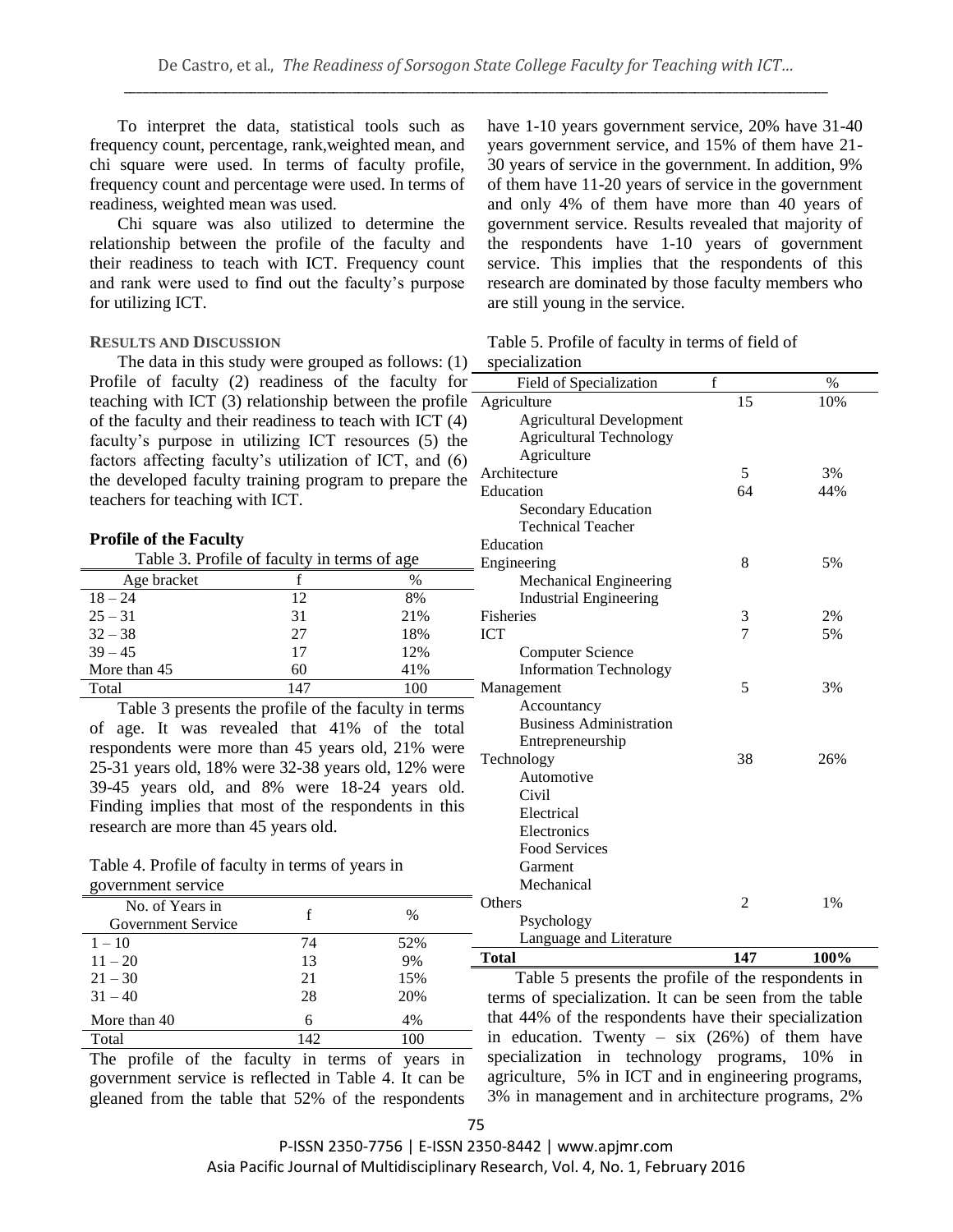in fisheries program and 1% in psychology and language. Findings signify that majority of the respondents have their specialization in the field of education. This implies that most of the respondents of this research are graduates of education courses.

Table 6. Faculty profile in terms of ICT trainings attended for the last 5 years

| <b>ICT Training Attended for</b> | No. of  | Percentage |
|----------------------------------|---------|------------|
| the Last Five Years              | Faculty |            |
| Faculty with ICT<br>Trainings    | 14      | 9%         |
| Faculty without ICT<br>Trainings | 134     | 91%        |
| <b>Total</b>                     | 147     | 100        |

Table 6 shows the profile of the faculty in terms of ICT Trainings attended for the last five years. It was revealed from the survey that 91% of the respondents have not attended ICT related trainings for the last five years. Only 9% of them have ICT trainings.

The trainings attended include the following: iSchools training, web design, advanced online writing techniques, basic online writing techniques, basic computer literacy course, computer and internet literacy course, Auto CAD, database management and software development. The findings show that majority of the respondents have not attended ICT related trainings for the last five years. Hoseanto [14] in his study stated that there is a need for teachers to have proper and adequate ICT skills and knowledge. -Therefore, there is also a need for the faculty members of the college to be knowledgeable and skilled in ICT. These skills and knowledge may be acquired through trainings.

Table 7. Faculty profile in terms of ICT seminars attended for the last 5 years

|                                 | No. of  | Percentage |
|---------------------------------|---------|------------|
|                                 | Faculty |            |
| <b>Faculty with Seminars</b>    |         | 1%         |
| Seminar on cloud                |         |            |
| computing                       |         |            |
| <b>Faculty without Seminars</b> | 146     | 99%        |
| <b>Total</b>                    | 147     | 100        |

Table 7 reflects the profile of the faculty in terms of seminars attended for the last five years. It can be gleaned from the table that 99% of the respondents

have not attended seminars related to ICT for the last five years. Only 1% of them attended a seminar on cloud computing. The result implies that since most of the respondents have not attended ICT seminars, then their readiness for teaching with ICT is somehow affected. As Nurmi, et. al [3] concluded in their study, successful ICT implementation needs staff and student ICT competence to get things going, and technological resources to enable teachers to use computers.

# **Faculty's Readiness for Teaching with ICT**

| Table 8. Human resource readiness of the faculty |  |  |  |
|--------------------------------------------------|--|--|--|
|--------------------------------------------------|--|--|--|

| <b>Statements</b>                             | Weighted | Description  |
|-----------------------------------------------|----------|--------------|
|                                               | Mean     |              |
| attended<br>$\mathbf{I}$<br>in-service<br>1.  | 2.77     | Agree        |
| trainings to develop my skills                |          | (ready)      |
| in ICT                                        |          |              |
| $\mathbf I$<br>attended in-service<br>$2^{2}$ | 2.57     | Agree        |
| seminar-workshops on<br>the                   |          | (ready)      |
| latest trends and applications of             |          |              |
| <b>ICT</b>                                    |          |              |
| 3. I was sent by the college to               | 2.08     | Fairly agree |
| participate in ICT trainings                  |          | (Fairly      |
| sponsored by other institutions               |          | ready)       |
| 4. I was sent by the college to               | 1.98     | Fairly agree |
| attend seminar-workshops on                   |          | (Fairly      |
| sponsored by<br>ICT<br>other                  |          | ready)       |
| institutions                                  |          |              |
| 5. I could feel the support of the            | 2.98     | Agree        |
| administration on the use of                  |          | (ready)      |
| ICT for teaching                              |          |              |
| Average Weighted Mean                         | 2.48     | Fairly       |
|                                               |          | readv        |

Table 8 presents the human resource readiness of SSC faculty. The respondents' attendance to inservice trainings to develop skills in ICT obtained a weighted mean of 2.77 described as "ready". Attendance to in-service seminar-workshops on the latest trends and applications of ICT got a weighted mean of 2.57 described as "ready". Participation in ICT trainings sponsored by other institutions obtained a weighted mean of 2.08 described as "fairly ready". Attendance to seminar-workshops on ICT sponsored by other institutions has a weighted mean of 1.98 interpreted as "fairly ready." Support of the administration on the use of ICT for teaching has a weighted mean of 2.98 described as "ready". Having an average weighted mean of 2.48, this result implies that the respondents were fairly ready to teach with ICT.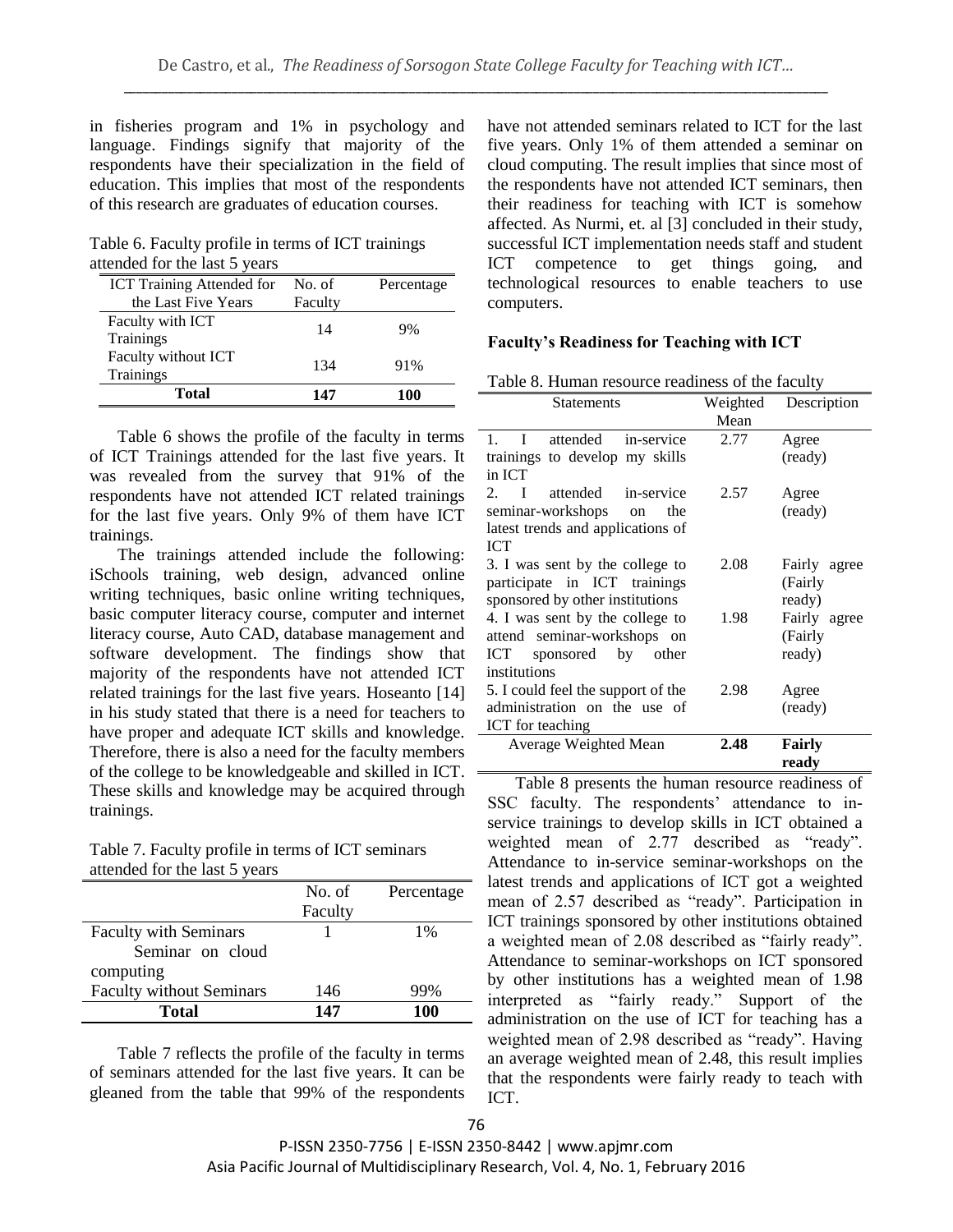The result signifies that the respondents have little participation to trainings and seminars sponsored by other institutions. As Hoseanto [14] recommended in his study, teachers must be given adequate trainings to ICT. Moreover, the results affirm that the faculty training program developed by the researchers needs to be implemented.

On the other hand, the researchers found out that there was contradiction on the profile of the faculty in terms of seminars/trainings attended and their human resource readiness. As reflected in the profile, majority of the respondents have not attended seminars and trainings for the last five years. In terms of human resource readiness, the respondents affirmed that they have attended and participated in ICT related trainings and seminars. Thus, they were fairly ready to teach with ICT.

| Table 9. Technological skill readiness of the faculty |  |  |
|-------------------------------------------------------|--|--|
|                                                       |  |  |

| <b>Statements</b>                           | WM   | Description      |
|---------------------------------------------|------|------------------|
| 1. I know the basic concepts and            | 3.71 | Much agree       |
| functions of computer<br>and                |      | (much            |
| communication technologies                  |      | ready)           |
| 2. I know the fundamentals in the           | 3.54 | Much agree       |
| use of internet and selected                |      | (much            |
| electronic media                            |      | ready)           |
| 3. I can use productivity software          | 2.77 | Agree            |
| and basic computer peripherals              |      | (ready)          |
| for general productivity.                   |      |                  |
| 4. I can use various search engines         | 3.12 | Agree            |
| media<br>and electronic<br>for              |      | (ready)          |
| research.                                   |      |                  |
| 5. I can install and use subject            | 3.01 | Agree            |
| specific applications.                      |      | (ready)          |
| 6. I can install and use digital<br>devices | 3.04 | Agree            |
| 7. I can use internet and electronic        | 3.10 | (ready)<br>Agree |
| media confidently                           |      | (ready)          |
| 8. I can install and use specialized        | 3.08 | Agree            |
| applications and offline<br>and             |      | (ready)          |
| online tools.                               |      |                  |
| Average Weighted Mean                       | 3.17 | <b>Ready</b>     |
|                                             |      |                  |

The readiness of the respondents to teach with ICT in terms of technological skill is reflected in table 9. Knowledge on basic concepts and functions of computer and communication technologies obtained a weighted mean of 3.71 described as "much ready". Knowledge on the fundamentals of internet and electronic media got a weighted mean of 3.54 interpreted as "much ready". Using productivity software and basic computer peripherals for general

productivity has a weighted mean of 2.77 described as "ready". Using various search engines and electronic media for research obtained a weighted mean of 3.12 interpreted as "ready". Installing and using subject specific applications has a weighted mean of 3.01 described as "ready". Installing and using digital devices has a weighted mean of 3.04 interpreted as "ready". Using internet and electronic media confidently got a weighted mean of 3.10 described as "ready". Installing and using specialized applications and offline and online tools has a weighted mean of 3.08 interpreted as "ready". These results disclosed that the respondents were ready in terms of technological skill readiness. The findings imply that the respondents in this study know the basic concepts and functions of computer and communication technologies. Also, they know the basic use of internet and electronic media. This result shows that even if most of the respondents were not sent to ICT trainings and seminars, they were still able to acquire the necessary basic computer skills.

|  |  |  | Table 10. Equipment readiness of the faculty |  |  |  |  |
|--|--|--|----------------------------------------------|--|--|--|--|
|--|--|--|----------------------------------------------|--|--|--|--|

|    | <b>Statements</b>   | Weighted | Description   |  |
|----|---------------------|----------|---------------|--|
|    |                     | Mean     |               |  |
| 1. | I own a personal    | 4.06     | Much<br>agree |  |
|    | computer<br>or      |          | (much ready)  |  |
|    | laptop.             |          |               |  |
| 2. | I have access to    | 3.40     | Agree (ready) |  |
|    | printer<br>and      |          |               |  |
|    | scanner at home.    |          |               |  |
| 3. | I have access to    | 3.03     | Agree (ready) |  |
|    | internet at home.   |          |               |  |
| 4. | I have access to    | 3.33     | Agree (ready) |  |
|    | computers,          |          |               |  |
|    | printers,<br>and    |          |               |  |
|    | in<br>scanners      |          |               |  |
|    | school.             |          |               |  |
| 5. | I have access to    | 3.39     | Agree (ready) |  |
|    | internet in school. |          |               |  |
| 6. | I have access to    | 3.58     | Much<br>agree |  |
|    | multimedia          |          | (much ready)  |  |
|    | projectors<br>and   |          |               |  |
|    | document camera     |          |               |  |
|    | in school           |          |               |  |
|    | Average Weighted    | 3.17     | <b>Ready</b>  |  |
|    | Mean                |          |               |  |

Table 10 shows the equipment skill readiness of the respondents. It can be observed from the table that respondents own a personal computer or laptop. It obtained a weighted mean of 4.06 described as "much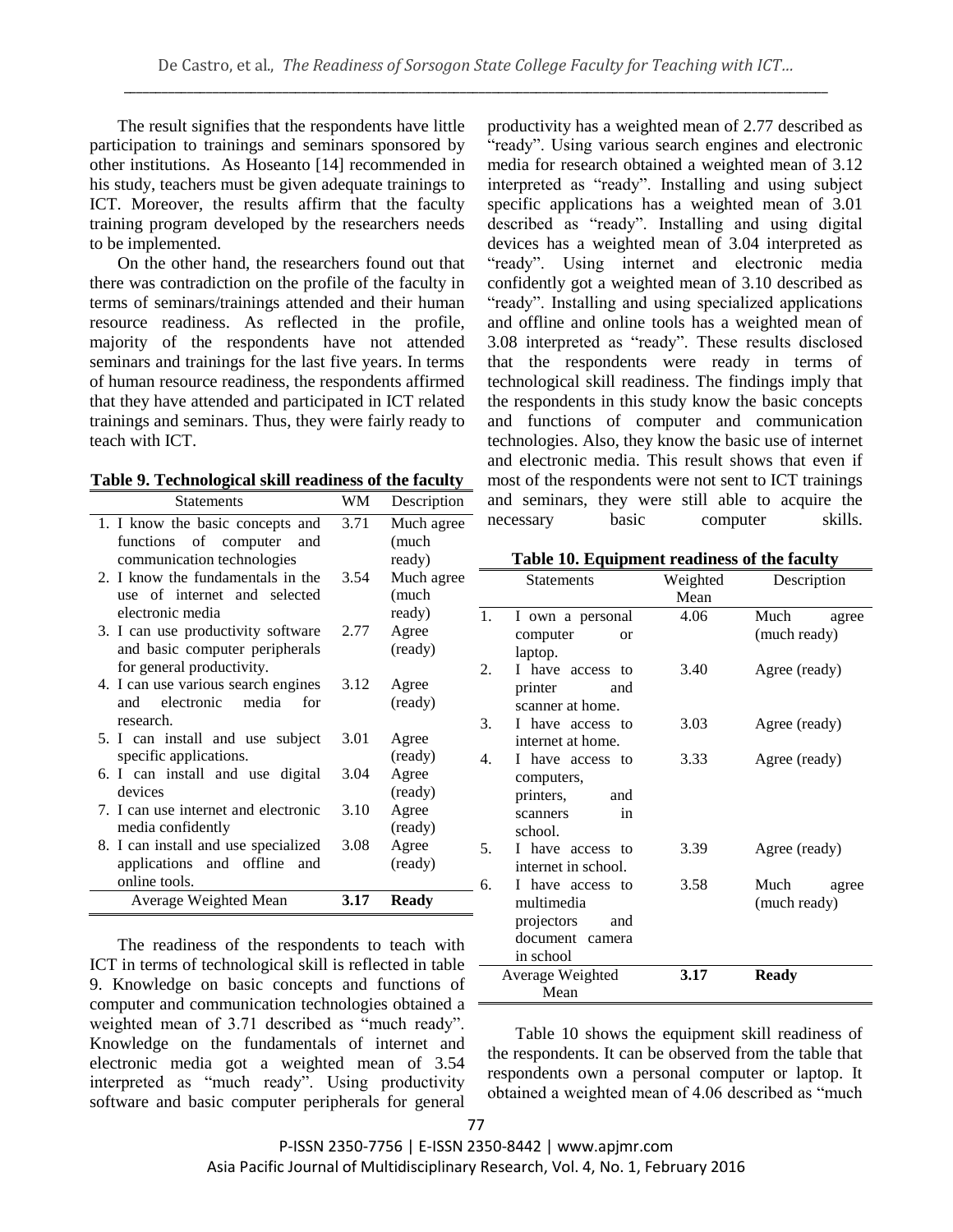ready". Access to printer and scanner at home got a weighted mean of 3.40 described as "ready". Access to internet at home has a weighted mean of 3.03 interpreted as "ready". Access to computers, printers, and scanners in school has a weighted mean of 3.33 described as "ready". Access to internet in school has a weighted mean of 3.39 interpreted as "ready". Access to multimedia projectors and document camera in school has a weighted mean of 3.58 described as "much ready".

These results disclosed that the faculty members were ready to teach with ICT since they own personal computers and laptop. They also have access to multimedia projectors and document camera in school. Hoseanto [14] affirmed that in order for the teachers to be prepared for teaching with ICT, facilities must be available.

| Table 11. Relationship between the profile of the |
|---------------------------------------------------|
| faculty and their readiness to teach with ICT     |

| Relationship between profile   | df | $X^2$  | $X^2$   |
|--------------------------------|----|--------|---------|
| and readiness                  |    | (0.05) |         |
| Age vs Human-Resource          | 12 | 21.03  | 14.157  |
| Readiness                      |    |        |         |
| Age vs Technological-Skill     | 12 | 21.03  | 71.775* |
| Readiness                      |    |        |         |
| Age vs Equipment Readiness     | 12 | 21.03  | 29.915* |
| Years in the Government        | 9  | 16.92  | 17.096* |
| Service vs Human-Resource      |    |        |         |
| Readiness                      |    |        |         |
| Years in the Government        | 9  | 16.92  | 51.192* |
| Service vs Technological-Skill |    |        |         |
| Readiness                      |    |        |         |
| Years in the Government        | 9  | 16.92  | 32.330* |
| Service vs Equipment Readiness |    |        |         |
| Field of Specialization vs     | 9  | 16.92  | 7.529   |
| Human-Resource Readiness       |    |        |         |
| Field of Specialization vs     | 9  | 16.92  | 5.318   |
| Technological-Skill Readiness  |    |        |         |
| Field of Specialization vs     | 9  | 16.92  | 11.564  |
| <b>Equipment Readiness</b>     |    |        |         |

*\*Significant – Reject Null hypothesis*

Table 11 shows the relationship between the profile of the faculty in terms of age, number of years in government service, and field of specialization with their readiness to teach with ICT.

Since the tabular value of 21.03 at 12 df and 5% significance level is greater than the computed value of 14.157, the null hypothesis was accepted. Hence, there was no significant relationship between the age of the respondents and their human resource readiness. This means that a faculty member regardless of age may attend trainings and seminars related to computers to help him become ready to teach with ICT. On the other hand, in terms of age and technological readiness, the tabular value of 21.03 at 12 df and 5% significance level is less than the computed value of 71.775. The null hypothesis was rejected so there was a significant relationship between their age and their technological-skill readiness. In terms of age and equipment readiness, the tabular value of 21.03 at 12 df and 5% significance level is less than the computed value of 29.915. With this, the null hypothesis was rejected. Thus, the relationship between the respondents' age and their equipment readiness was found to be significant.

In terms of years in the government service and human resource readiness, the tabular value of 16.92 at 9 df and 5% significance level is less than the computed value of 17.096. Thus, the null hypothesis was rejected. The relationship between their years in the government service and their human resource readiness was found to be significant. In terms of years in the government service and technological skill readiness, the tabular value of 16.92 at 9 df and 5% significance level is less than the computed value of 51.192. The null hypothesis was rejected so there was a significant relationship between their years in the government service and their technological skill readiness. In terms of years in the government service, the tabular value of 16.92 at 9 df and 5% significance level is less than the computed value of 32.220. The null hypothesis was rejected so there was a significant relationship between their years in the government service and their technological skill readiness.

On the contrary, the relationship between the respondents' field of specialization and their human resource readiness was found to be not significant. The tabular value of 16.92 at 9 df and 5% significance level is greater than the computed value of 7.529. Hence, the null hypothesis was accepted. In terms of field of specialization and technological skill readiness, the tabular value of 16.92 at 9 df and 5% significance level is less than the computed value of 5.318. With this, the null hypothesis was accepted so there was no significant relationship between their field of specialization and their technological skill readiness. In terms of field of specialization and equipment readiness, the tabular value of 16.92 at 9 df and 5% significance level is less than the computed value of 11.564. Hence, the null hypothesis was accepted. There was no significant relationship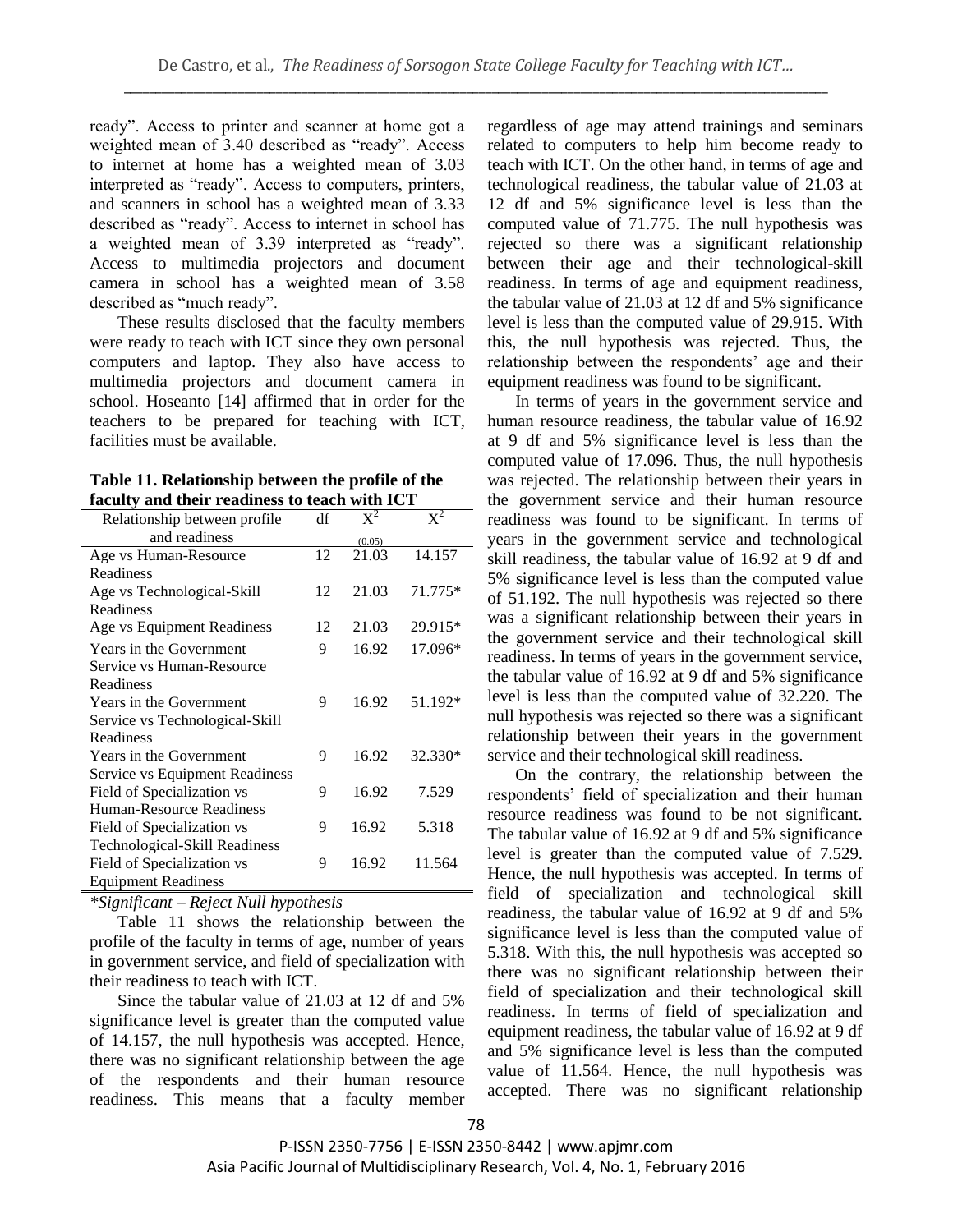between their field of specialization and their technological skill readiness.

Table 12. Purposes of Faculty for Utilizing ICT Resources

| Purpose                  |    | Rank |
|--------------------------|----|------|
| Teaching                 |    |      |
| Professional development | 85 |      |
| Personal use             |    |      |
| Administration           | 58 |      |

The purpose of the respondents for utilizing ICT is shown in Table 12. It can be observed in the table that majority of the respondents used ICT resources for teaching. ICT used for teaching ranked first. Professional development, personal use, and administration ranked second, third, and fourth respectively. This signifies that most of the respondents used ICT resources for teaching.

Table 13. Factors affecting faculty's utilization of ICT resources for teaching, professional development, personal use and administration

| Factors                   |     | Rank                  |
|---------------------------|-----|-----------------------|
| Not available             | 220 |                       |
| Not accessible when       | 126 |                       |
| needed                    |     |                       |
| Not familiar with         | 136 | 3                     |
| Lack of knowledge         | 185 | $\mathcal{D}_{\cdot}$ |
| Lack of skill             | 89  | 5                     |
| Lack of technical support | 58  |                       |
| Lack of time              | 34  |                       |

Table 13 shows the factors that affect the respondents' utilization of ICT. Among the top three factors were: the resources were not available, lack of knowledge and not familiar with ICT resources. Other factors include: the resources were not accessible when needed, lack of skill, lack of technical support, and lack of time. The results of the study conducted by Tella et. al [15] lends support to the findings of the present study. Among the factors that hindered teachers' readiness and confidence in using ICTs in schools were lack of expertise with ICT, lack of knowledge on how to evaluate the use and the role play by ICT in teaching and learning, insufficient knowledge of appropriate software, insufficient knowledge on how to use ICT equipment, and lack of confidence in using ICT [15]. The results of the present study imply that a faculty training program is

needed to enhance their knowledge and familiarity to ICT resources.

## **The Faculty training program to prepare the faculty for teaching with ICT**

The ICT Literacy training program developed by the teachers when implemented will equip the teachers with the necessary knowledge and skills needed to become ready to teach their subjects with the use of ICT resources. It is designed to give the faculty members of SSC and teachers from other schools an avenue where they can learn the fundamental computer concepts and basic computer operations. Lectures, demonstrations, and hands-on exercises will be conducted to ensure full understanding of the topics so they will be able to apply the competencies that they have gained in actual classroom instruction.

#### **CONCLUSION AND RECOMMENDATION**

This research concludes that there is no significant relationship between age and human-resource readiness, and field of specialization with their readiness to teach with ICT. Among the most identified factors why some faculty members do not use ICT resources were unavailability of ICT resources, lack of knowledge and lack of familiarity to ICT concepts and applications.

With this, the researchers recommend the need to improve their human resource readiness for teaching with ICT by conducting in-house ICT training regardless of their field of specialization and allowing them to attend ICT related trainings and seminars offered by other institutions.

A training to improve the knowledge and familiarity of the faculty to basic ICT concepts and applications may also be conducted. The developed faculty training program may be implemented and extended to other learning institutions. Future research may be conducted on the readiness of the teachers from other learning institutions to teach with ICT.

## **REFERENCES**

- [1] UNESCO (2009). Technology Integration in the Classroom retrieved from http://www.unescobkk.org/education/ict/onlineresources/portal-for-teachers/i-the-role-of-ict-ineducation/benefits-issues/
- [2] Tchombe, T.M.S., Maiga, M., Toure, K., Mbangwana, M.A., Diarra, M.L., & Karsenti, T. (2008). Getting Ready for Higher Education: Role of ICT in Secondary Schools. Paper for the ADEA